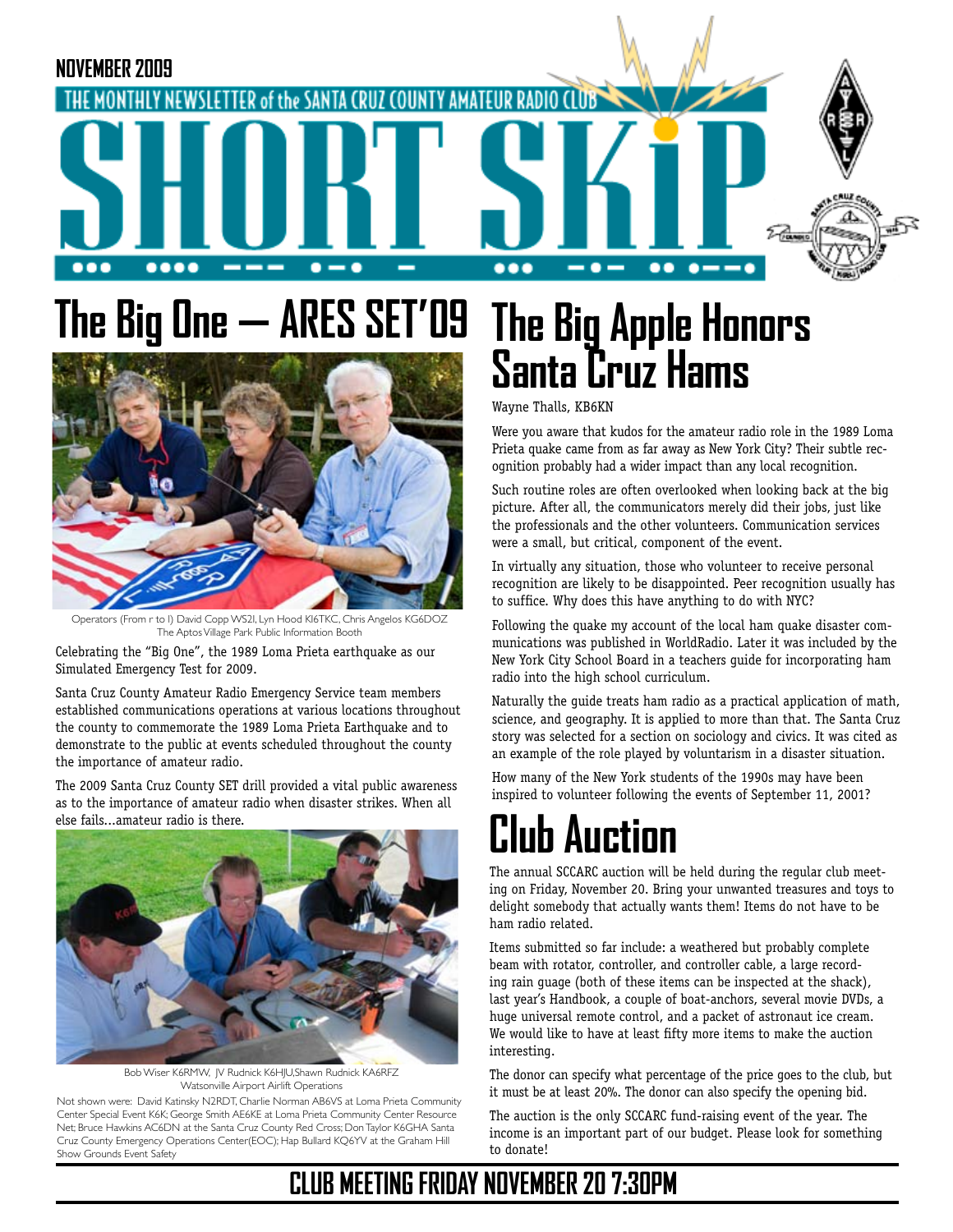#### **2 NOVEMBER 2009**



If variety be the spice of life our lively session today certainly confirmed it. Here is just an overview but as some topics rather dated the individuals I will refrain from naming them.

One mystery item was correctly identified as a section of core memory from the 60's and it recalled the days when memory sold for \$1/bit (not Byte) From the same era the practice of patching holes in paper tape to remove errors was acceptable. Treasures from the flea market included several mystery small boxes with knobs and a co-linear array of 4 dipoles for 2 meters. A problem with getting faithful color prints was discussed. The choice of free-standing towers their foundations, erection and grounding was covered in some depth. Techniques for reviving dead lap-top batteries didn't sound all that convincing but what's to loose, an explosion perhaps ? Some of the tools and techniques to make money on the internet showed that those present were quite well informed. An Optivisor head band with a choice of lenses and built-in lamp was tested on the above-mentioned core memory. The question of what good and suspect solder joints look like was discussed by an expert.

So as usual lots of well grounded know-how was exchanged but where are our new members? Are they on the BJ list yet ?

Two dozen attended the session on October 24th and conversations were intense and varied, even more so than usual.

As most know the CAKE format has proven



to be quite popular,simply because of what all bring to each session. Vic AE6ID and Past President of the club has been a regular contributer and this was recognized in the form of a humorous book on his other love, Sailing

We were pleased to welcome George Williams W2CSN who has recently relocated from the East Coast to Aptos. The call belonged to his father and George has run into OTs who remember his Dad. We must also congratulate Jean KI6DXX and Dean KJ6CQC on upgrading to general class. Dean is pleased with his recently acquired FT60. Tom Stollar AE6XQ is now KW6S, doesn't get much better than that. Tom often brings items of great interest and his latest mystery item was the dielectric lens on a 5GHz antenna. This antenna is used for digital communications in a predator aircraft and could be used in the 5GHz ham band. Need at least two Tom!

Don K6GHA is moving very fast with his new tower installation with the able help of Reed N1WC, we can look forward to a party soon, no doubt. Jeff AE6KS was well back in form and it was so good to see how fit he looks. A discussion began with Kerry K6RRY describing how an end-fire array of dipoles might be tuned to have a side lobe pattern with nulls in certain directions. This lead to a broad discussion on direction finding and beam steering techniques under the tuition of AE6KS.

The ARRL annual frequency measuring test came up for discussion and while this is subject for the more technical types it was helpful to gain some insights once more from AE6KS

Ron W6WO had that morning taken delivery of an Elecraft W2 Wattmeter and remarked on the article in the current QST on the principles of Wattmeters and the repair of the slugs used in Bird instruments.

Ask and ye shall receive so they say and no better place to ask than at CAKE. Ron W6WO has been looking for an isolation transformer at 1 KVA for some time. This quest was floated around the table and our dear friend Frank K6BDK ( his original call by the way) said he had one in his garage that he would like to have removed. Problem #1 solved for Ron, problem #2 it is so heavy he can't lift it out of the car !

I regret if I missed any other pearls of wisdom !

Any ideas for club projects or excursions would be very welcome

—73 Ron W6WO

# **SCCARC Election**

**SHORT SI** 

Well, folks, it's that time of year again: the annual SCCARC Election of Officers is upon us! Our President and Secretary have termed out this year; we thank them for their two years of service to the club (and encourage them to run for another office!)

If you would like to run for an office or seat on the board, know of someone whom you think would make a good officer or board member, or have a nomination in any shape or form, please contact me by phone or email so I can put your nominee(s) on the ballot. Still unsure you want to run for office? Nominations from the floor are welcomed at the meeting!

Currently, the nominations stand thus:

President: Open

Vice President: Greta Steinbruner, KI6NTL

Secretary: David Copp, WS2I

Treasurer: Kathleen McQuilling, KI6AIE

Board of Directors:

Rich Olsen, W1WUH, past pres.

Bruce Hawkins, AC6DN

Mike Doern, KM6IKE

This list is most definitely subject to change. The list will be announced on the club net the week before the meeting, as well as on the K6BJ reflector.

—73 de Greta, KI6NTL



This is my contribution to CAKE. A friend sent me this picture asking what it was. She found 30 of them under the house. I think I know. If you know, tell W6WO at the next CAKE meeting —K6EXT

### **November 2009 Directory Updates**

|                   | Please note the following updates (additions, |
|-------------------|-----------------------------------------------|
|                   | changes, or corrections) to the 2009 SCCARC   |
| directory:        |                                               |
| KI6CAI            | Louis Arbanas (new member                     |
|                   | 419-1503 sunnyway@sbcglobal.net               |
|                   | WA6FYD Jack Wooldridge (returning member)     |
|                   | 423-4806 jackpot@cruzio.com                   |
| K6HIU             | IV Rudnick's XYL Lenette is N6HIU             |
| W3IVQ             | Jack Ragen's new apartment number is          |
|                   | D 202                                         |
| KI6NTL            | Greta Steinbruner's autodial number is        |
|                   | 233                                           |
| KW <sub>6</sub> S | Tom Stollar (new call sign)                   |
| KI6TIZ            | Robin Samuels (call sign correction)          |
|                   |                                               |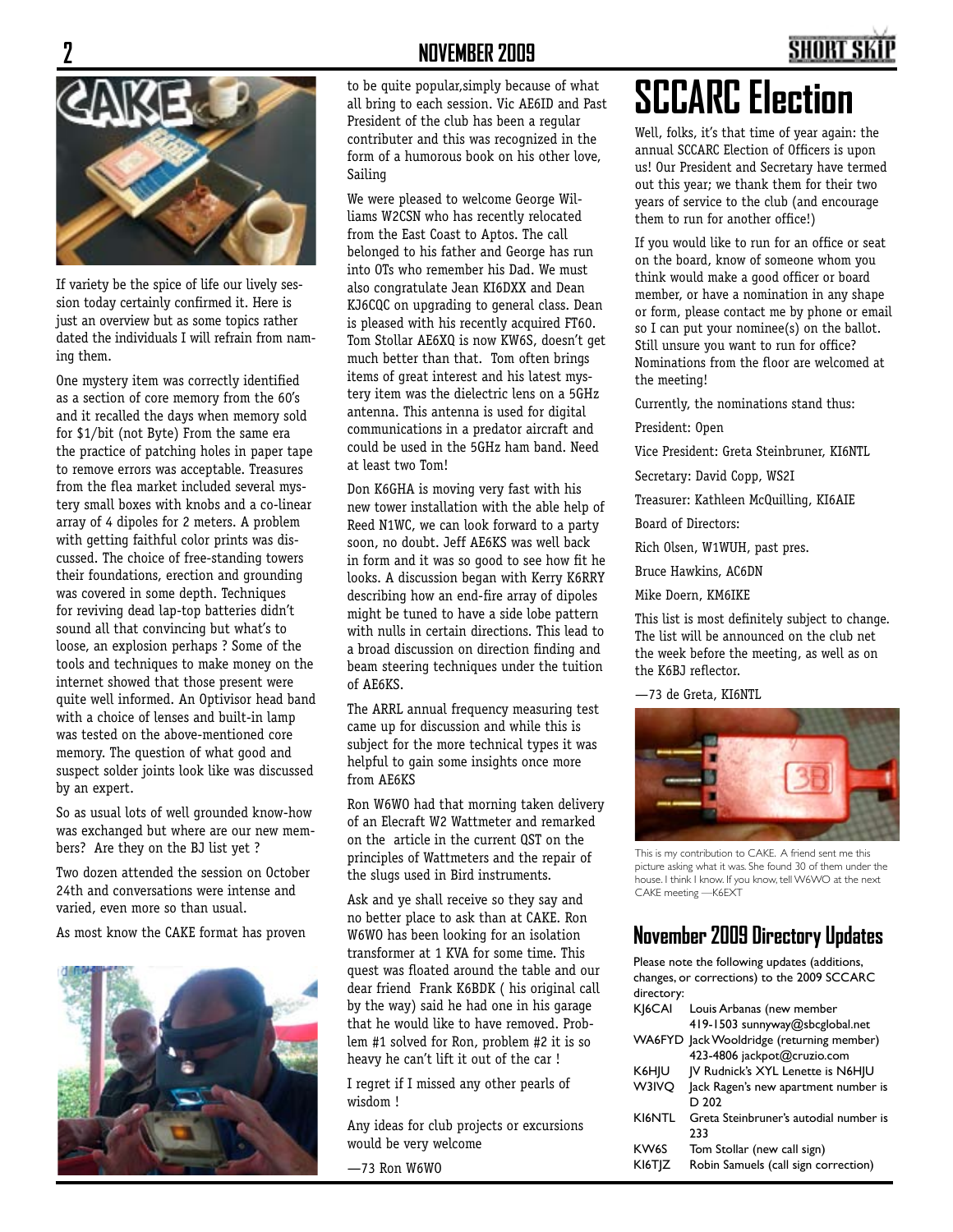### **SHORT SKIP**

### **NOVEMBER 2009 3**

# **Res -A Proud old Ohm Speaks**

In a recent Short Skip issue my cousin Cap mentioned our complex relationship and indeed that is true but from what he said you may have concluded that Resistors (Ohms like me) are the villains of the electronics world. I want to set the record straight. What Cap failed to mention is that losses occurring in capacitors are primarily due to movement of atoms within their dielectric materials and not movement of electrons in conducting materials. This dielectric loss can be expressed as an equivalent series resistance ESR, unfortunately this tends to give us resistors a rather bad name.

Resistors have a vital job in life which is to exercise control over currents of electrons and without our influence few electronic designs would work as planned. Cap described what bad things happen if a connection with zero or near zero resistance was placed across a fully charged capacitor. He makes my point; resistors can precisely control the rate at which his energy can be stored or released.

Like capacitors our technology has evolved from simple lumps of carbon into very small, accurate and stable packages with values ranging from fractions of an Ohm to very many millions of Ohms (Megohms) and as you would expect our symbol is the Greek letter Omega. Ω.

We have to admit that our relationship with cousin Coil leaves much to be desired especially when large RF currents are involved. At many frequencies of interest to Radio Amateurs current does not flow uniformly in a conductor but instead it takes the path of lowest inductance which is close to the surface. This called the Skin-Effect and the higher the frequency, the more the current is concentrated on the surface which results in higher losses. We can mitigate this problem to a degree by plating the surface of a conductor with silver because its resistivity is less than the two other common conductors, copper and aluminum. Where heavy Direct Currents are involved it is possible to ignore inductance altogether and use power resistors that are wound as coils of special wire. Other areas where resistance is unwelcome are at points of contact in connectors and switches, in critical cases we have to resort to gold plating which lowers resistance below that of silver.

No component is perfect but I claim that resistors come closer to perfection than either cousin Cap or Coil. It's true resistors can introduce inductance where it isn't wanted but with minimum packages and lead length the inductance of a modern resistor is quite small nevertheless it can become a problem at high frequencies. Like Cap we have a very complex relationship with Coil and will no doubt hear about that later on.



Went to the library to photocopy some 1930s music when in came Rich Olsen, W1WUH, hurriedly crawling around on his hands and knees looking on the lower shelves for overhaul manuals for transmissions, V8 engines and other things mechanical. I always avoid books on lower shelves. Getting down on one's knees is easy, getting back up, ain't! (In readings in one of my marketing classes, vendors were said to fight for eye-level space on grocery and bookstore shelves.)

The October club meeting was well attended with 41 members and guests. It began with the ARES segment of 45 minutes prior to the regular club meeting. Wayne Thalls, KB6KN, was present to give a brief synopsis of ham activity during the Quake of 1989. The role of hams in the Lockheed Fire and surprise rainstorms of October were covered. This was followed by a highly informative technical presentation by George Badger, W3AB, on the subject of GPS.

I wish to thank Ron, W6WO, for all his efforts with the CAKE sessions. While the technical goals he wishes for appear elusive, the interest he stimulates in those who attend is highly productive.

Ron said, "It began well over 5 years ago by Eric (WA6HHQ) and I as an informal way of sharing the wealth of know-how (generally but not exclusively of a technical nature) in our Club with emphasis on new members and prospective members.

### **HELP SAVE OUR CLUB'S PRINTING COST**

Printing and postage expenses have gone up! You can help your Club cut costs if you're getting Short Skip by postal mail but would rather just access it on the Club's web site (k6bj.org). Just let me know at ki6aie@k6bj.org and I'll take you off the mailing list.. If you're on the K6BJ email reflector, you'll get notification when each month's Short Skip has been posted to the web site. Just click on the Short Skip image on the front page to read or download the current issue (PDF file).

CAKE stands for Coffee Assisted Knowledge Exchange and we meet every second and fourth Saturdays at GIGI's bakery at the junction of River St and Hwy 1 in Santa Cruz. Our sessions begin at 10:00AM and usually conclude at noon. A few come and have their breakfast during that time. There is generally no agenda or rules or ceremony. Anyone who asks a question or poses a problem will receive constructive responses and we like it when someone brings a mystery item. In short CAKE is aimed at helping, exploring and having fun."

Field Day statistics given by Donald Kerns, AE6RF:

We were the #6 6A in the nation.

We were #46 out of 2612 overall stations at Field Day.

We are the #4 station OVERALL in the Pacific division. (Behind Stanford, PAARA, West Valley) We edged out SARA this year! AC6P (UCSC) placed a very respectable 14/31 in the SCV section!

He added: (And no it isn't too early to be thinking about next year...)

Donald, AE6RF, is, as this is being written, using the K6BJ shack radio from 1100 to 2400 PST for a CW contest. He invites observers but said, "I won't be much company as I will be doing some serious CW contesting." (Good hunting –Art)

## **Treasurer's Report**

The good news is that as of October 28 the net worth of the club was about \$1,900. The bad news is that we are living beyond our means. If we do nothing the expected deficit for 2010 will be about \$900.

Our total annual income (exclusive of the holiday luncheon) is about \$3,000. There is only one large and controllable expense item: Short Skip. It costs \$1,750 per year to print and mail, or about one dollar per month per copy.

Elsewhere in this issue Kathleen KI6AIE has encouraged people to forego their paper Short Skip and read it on the website. You can always print your own copy, in color. If we can persuade 75 members of the club to drop their postal mail subscription the deficit would be erased.

The Board is looking for other ways to reduce Short Skip costs but eliminating paper and stamps is the quickest and surest.